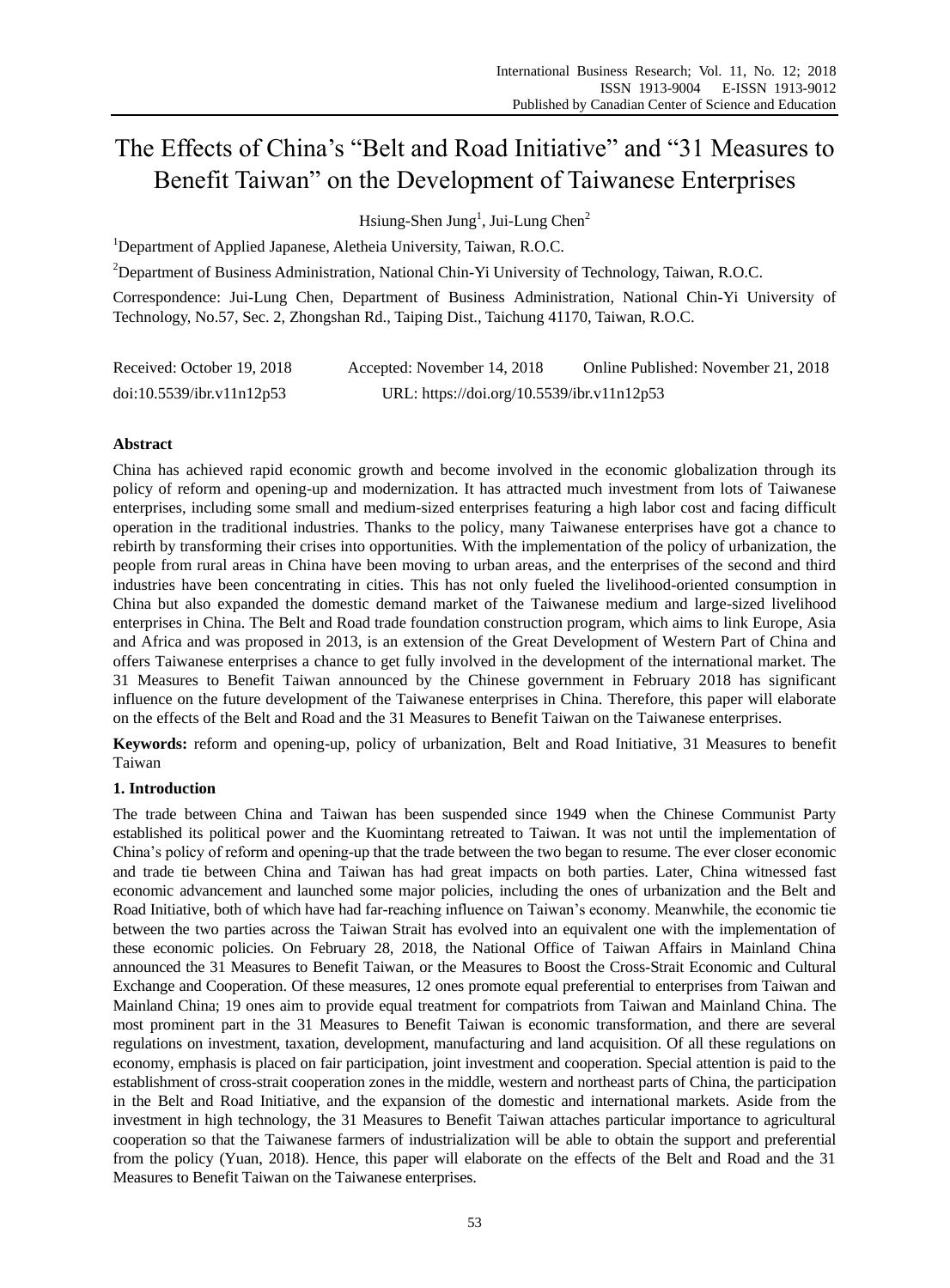## **2. Literature Review**

According to Lin (2013), what motivates Taiwanese enterprises to make investment in China lies in the cheap production factors. The processing and export bases, the branches of European and American brand manufacturers, the supportive policies for the eastern part of China, and the convenient access to the support from Taiwan's industrial chains – all these factors have motivated many Taiwanese enterprises to invest in the manufacturing industry in the coastal areas in the east of China as far as the investment field and the industry for investment are concerned. But as the operation environment in the coastal areas deteriorates, the governments in the middle and western parts of China have released some supportive policies. Moreover, as China's 12<sup>th</sup> Five-Year Plan emphasizes industrial restructuring, significant changes have taken place in the investment of Taiwanese enterprises in China in recent years. For instance, the investment has gradually shifted from the coastal areas in the east of China to the middle and western parts of the country, from the manufacturing industry to the service industry, and from processing and export to domestic and international marketing. According to Chen (2015), China will promote urbanization and balance the development between urban and rural areas in the 10<sup>th</sup> Five-Year Plan released in 2001. In the Economic Work Meeting of the Chinese central government in December 2012, the State Council listed urbanization as a major task for the first time. Right after the National People's Congress and the political consultative conference in March 2013, the State Council released the National Program of New Urbanization (2014-2020) on March 16, 2014, making it a macroscopic and fundamental program for the sound development of urbanization across the nation. According to Chinese premier Li Keqiang, urbanization will not only lead to enormous consumption and investment but also step up China's transformation from a World Factory into a World Market. Besides, it is certain that urbanization will result in a large-scale population movement in China. As migrant population and capital concentrate in cities and economic activities become denser, the production and commodity trade will have scale effects and become an essential support for the expansion of domestic demand. To a large extent, the development of urbanization is closely related to the resettlement of migrant workers. In particular, the reform of the binary household registration system in urban and rural areas has always been an essential factor in promoting urbanization and improving welfare for people. Therefore, China released the State Council's Opinions on Furthering the Reform of Household Registration System on July 30, 2014, announcing that it will lift the restriction on urban settlement of rural residents so that farmers will enjoy the rights as an urban dweller.

In 2013, China launched the inter-continental Belt and Road Initiative, shaped the concept of a European-Asian Community and set the goal of realizing the Chinese Dream (Sung, 2018). As for the necessity of Taiwan's participation in the Belt and Road Initiative, Chu and Liu (2017) argue that domestically Taiwan's economic development is boosted by private consumption and the import and export and its dependence on foreign trades has exceeded 130%. In case that foreign trade is in depression, such an economic development model will have direct impacts on private investment and consumption in Taiwan. Internationally, the crisis that Taiwan is marginalized in the regional economic integration has become increasingly prominent, and Taiwan's international competitiveness has been significantly weakened. By launching the Belt and Road Initiative and the Made in China 2025, China encourages and supports the internationalization of industrial chains that manufacture equipment and motivate the enterprises in these industrial chains to make investment and start business in the foreign countries, promoting the upgrading of local industries and fueling local employment.

In the press conference in February 2018, the Taiwan Affairs Office of the State Council released the Measures to Boost the Cross-Strait Economic and Cultural Exchange and Cooperation, and there are altogether 31 measures. As for a faster provision of equal benefits for the enterprises from Taiwan and Mainland China, the measures reveal that Taiwanese enterprises will participate in the Made in China 2025 and enjoy supportive policies on taxation; Taiwanese enterprises that meet the requirements will enjoy a reduction of 15% in the business income tax from the research and development fund, a preferential for high-tech enterprises; Taiwanese enterprises can join the infrastructure in energy, transportation, water conservation, environmental protection and municipal engineering in the form of franchise. Additionally, Taiwanese enterprises are free to have a fair participation in governmental procurement; they can play a role in the reform of the mixed ownership of state-owned enterprises through joint venture, cooperation, acquisition and merger, and restructuring. Apart from providing the same benefits enjoyed by people living in Mainland China for Taiwanese compatriots, the measures allow all Taiwanese to take 134 national occupational qualification exams, join the 1,000 Talents Project and the 10,000 Talents Project, and apply for several funds, including the national fund for social science. Moreover, they are allowed to join the projects of carrying forward the fine traditional Chinese culture and some assessment projects, take part in the evaluations for honorary titles, gain the membership of professional social organizations and industrial associations, and assist the poverty alleviation and public interest undertakings in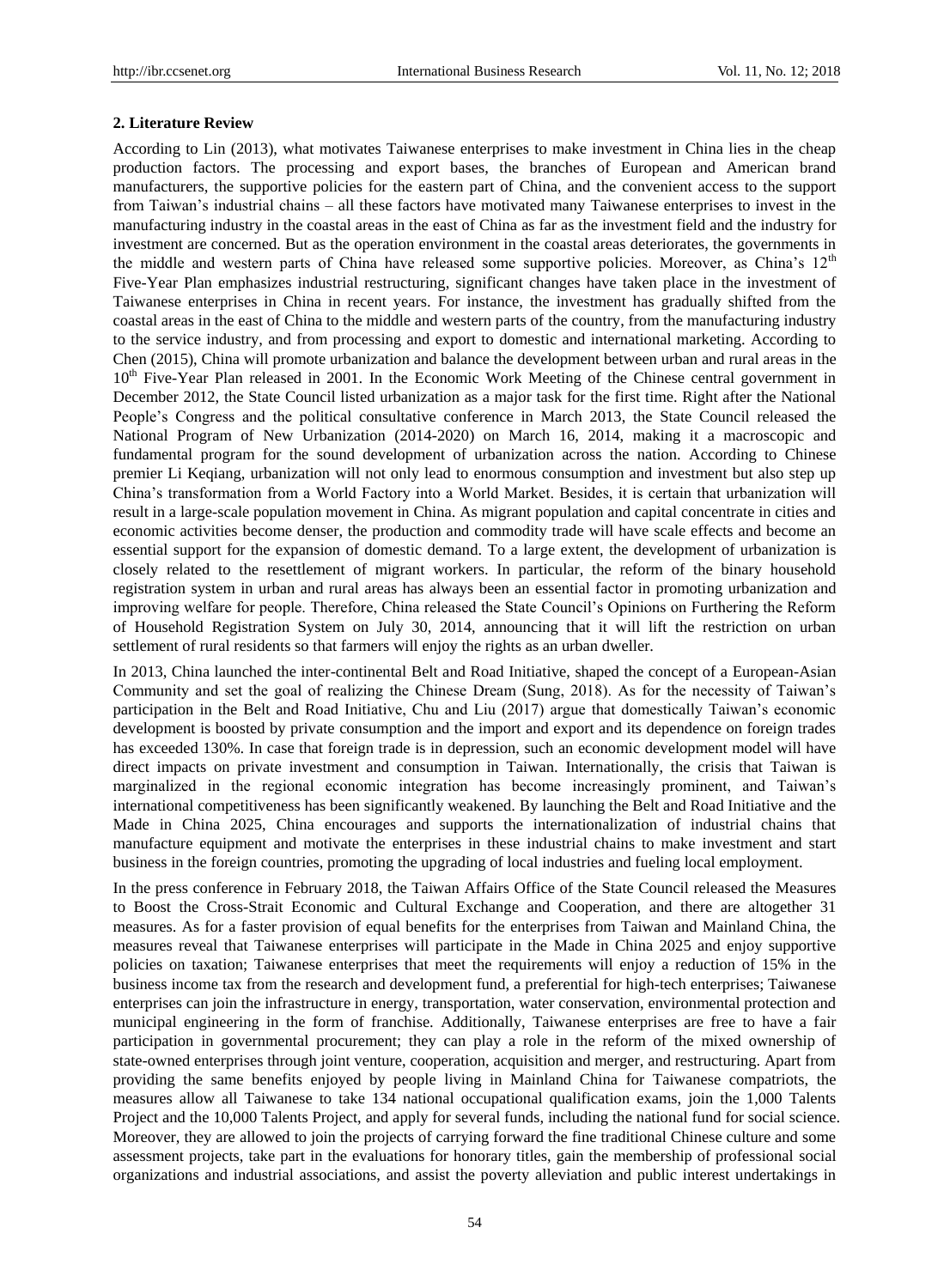Mainland China. According to the measures, Taiwanese people can take part in the making of radio and television programs and films regardless of quantity. The film-releasing institutions, radio stations, video websites, and online television websites in Mainland China can introduce numerous films and soup operas made in Taiwan. Furthermore, the restriction on producers, Mainland China elements and investment in the joint making of films and soup operas between Taiwan and Mainland China has been loosened.

These measures are not something new, but they are special in two aspects from the perspective of private needs. First, they fasten the offering of the benefits for the enterprises in Mainland China to Taiwanese enterprises in terms of investment and economic cooperation. Second, they gradually provide the benefits enjoyed by people living in Mainland China for people from Taiwan in terms of studying, starting a business, finding a job and living in Mainland China. If such a comprehensive policy to benefit Taiwan is fully implemented, there will be tremendous support from people on both sides of the Taiwan Strait, which is the real fundamental force to develop the cross-strait relationship (Huang, 2018). The 31 measures to benefit Taiwan are closely related to Taiwan's society and economy and have great appeal to Taiwanese talents and enterprises. It is sure that they will have far-reaching impacts on Taiwan (Sung, 2018).

## **3. Research and Analysis**

In this study, the impacts of the three policies that China has implemented for 40 years since it began the market-oriented economy policy in the late 1978, "Reform and Opening-up", "Urbanization" and "Belt and Road Initiative", and the 31 Measures to Benefit Taiwan, which was launched this year (2018), will be analyzed fully.

## *3.1 The Effects of "Reform and Opening-up" on Taiwanese Enterprises*

China's policy of reform and opening-up was implemented since the late 1978, but Taiwan's indirect investment in China didn't start until the released of the Management of the Indirect Investment in and Technical Cooperation with Mainland China in October 1990. But on August 14, 1996, President Teng-hui Lee unexpectedly announced the restriction on the intention of making investment in China. It was later called as the policy of "Controlling Hastiness with Tolerance". Besides, the "Southward" policy that prevents Taiwanese enterprises from making much investment in China and encourages them to shift investment to the ASEAN countries was implemented since 1994. In May 2000, President Shui-bian Chen invited the politicians out of office to establish the Economic Development Consultation Committee in the presidential palace. In August 2001, he accepted the suggestion from the committee and made the policy of "Be active to become open to the world and strive for effective management" in November. Since 2002, Taiwan has gradually loosened the control over the enterprises in the hi-tech industry, the banking industry and the service industry which wanted to invest in China. But in the New Year speech on January 1, 2006, President Shui-bian Chen once again proposed to change the policy of "Be active to become open to the world and strive for effective management" into the one of "Be active to manage and strive for effective openness". As what has been mentioned above, the Taiwanese government constrained the investment of Taiwanese enterprises in China due to the political situation. But according to Wang et al. (2011), promoting the cross-strait economic activities and increasing the cross-strait economic demand can solve the economic problems facing China as well as advance the industrial structure and economic development of Taiwan. Given the supplementary relationship between the two sides in terms of resource and productive factor, the cooperation will contribute to reciprocal and win-win results. One of the reasons why China initiated the economic transformation of expanding domestic demand is to become independent of the American market and get rid of the impact of overseas markets on the stability of China. Therefore, Taiwan, which is adjacent to China, can play a positive and active role in the economic transformation, as the Taiwanese enterprises and Taiwan-funded companies did in the industrial transformation and growth of Mainland China in the beginning of China's reform and opening-up. Today, both sides have signed and implemented the Economic Cooperation Framework Agreement (ECFA), which serves as a systematic foundation for the cross-strait reciprocal cooperation.

According to a study by Chiang (2010) where 68 IC factories were taken as the subjects, manufacturer-related factors have the greatest effect on Taiwanese enterprises' foreign direct investment (FDI) in China, including the demand for capital, the large proportion of receiving orders in Taiwan but manufacturing in China, the control over technology and ownership, the adverse economic landscape, and the upper limit on domestic investment. The second one is the overall economic situation of the destination country. This indicates that FDI is in a positive relation with overall economic situation of the destination country. China's magnet effect also has impact on the capital investment of manufacturers. The third one is the overall economic situation of the home country. This implies that the more Taiwan become dependent on the export of Mainland China and Hong Kong,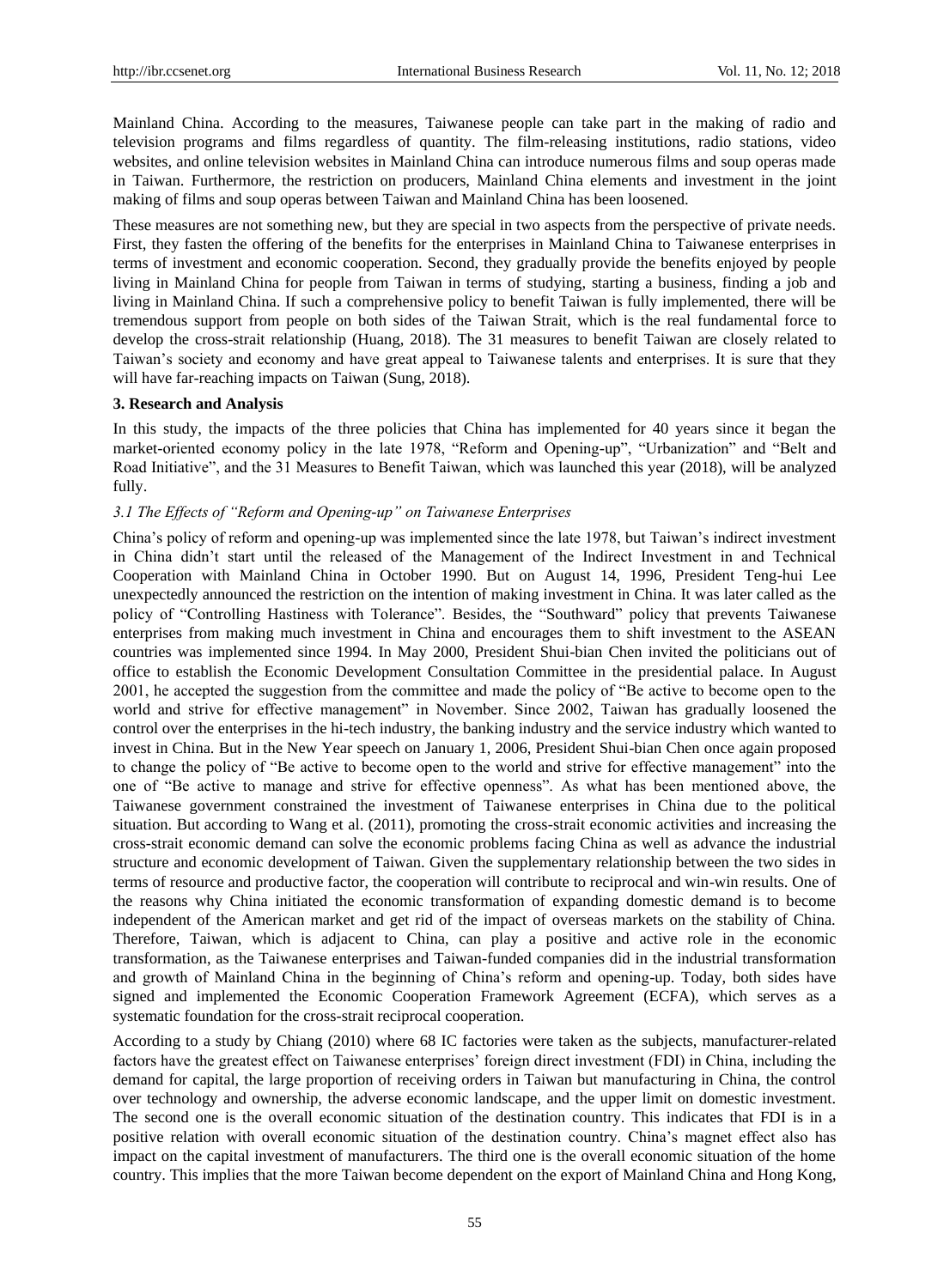the stronger motivation Taiwanese enterprises will have to make investment and establish factories in China. The fourth one is the comparative benefit. As the cost of productive factors climbs in Taiwan, Taiwanese enterprises have a stronger intention to make investment in China. The home country's upper limit on investment is influential but not statistically significant. In other words, the upper limit on investment of 40% is still adequate for most manufacturers. The comparison of overall economic situation between the home and destination countries shows that the continual economic growth of China also fuel Taiwan's investment in China. On top of the changes to the global political situation, the actual economic demand is a major force that has converted the relationship between Kuomingtang and the Communist Party from conflict into cooperation. Even China, a country that has always attached great importance to military and political conflicts, has become aware of the importance of economy and strived for economic development, while the Taiwanese people are still criticizing each other over the investment in China. As the proportion of the American market dwindles and that of the Chinese market increases, it is inevitable to place emphasis on the Chinese market. Given the economic downturn and the market saturation in Europe, the US and Japan, Taiwan must seize the new opportunities brought by the rise of China's economy.

## *3.2 The Effects of "Urbanization" on Taiwanese Enterprises*

Thanks to the success China has achieved in the reform and opening-up, China has witnessed a thriving industrial production, an improving living standard, and a greater demand for materials. Meanwhile, national consumption has expanded, the tertiary industries like financial service has prospered, and the number of middle-class population has increased rapidly. Driven by the economic growth, more residents in small and medium-sized cities as well as big ones have the demands of consumption and the ability to seek a better life. This has contributed to a huge consumer market. According to the report by Wen et al. (2013), the growth of the middle class in China will definitely result in the transformation of consumption, and special attention will be paid to life quality. People will shift their emphasis from quantity to quality; the proportion of consumption will become larger in the disposable income. Such changes coincide with the common orientation of Taiwanese enterprises and products in the market: high quality/performance and average price. Additionally, the rise of the middle class has also put forward the adjustment and upgrading of the industrial and economic structures in cities, especially the advancement of the tertiary industry, thus advancing the tertiary industry in China, the industry that China has particular strength in.

According to the report by Chen and Lee (2010), the Chinese government proposed a policy of expanding domestic demand in response to the financial turmoil in 2008. Aside from the domestic demand expansion program worthy of RMB 4 trillion which covered railway, highroad, post-disaster rebuilding, infrastructure in rural areas, and medicine, others like home appliance subsidy for rural families, the substitution of old appliances for new ones, and the energy-efficient products for people are all subsidies for home appliances. Such a policy underlines the enormous domestic demand market in China. Teng (2014) also believes that the international demand declined in the post-financial tsunami period. To maintain the economic growth, China enlarged urban population through urbanization to increase income and stimulate the consumption of private sectors. Moreover, it increased the infrastructure expenses in the urbanization. Urbanization, infrastructure expenditure and the consumption of private sectors, all of which are closely connected, are regarded as important indicators for observing the transformation of China's economic growth model featuring "from export to domestic demand" and "from investment to consumption". In response to the international financial crisis and expand domestic consumption, since 2007, China launched the consumption policies for rural residents, including "home appliance subsidy for rural areas", "automobile subsidy for rural areas" and "motorcycle subsidy for rural areas", so as to give play to the consumption potential of rural residents. Similar policies were implemented in the form of price compensation. In the implementation, the type of subsidized products became increasingly diverse, and the upper limit on product price became gradually higher. But the study by Chang (2013) showed some negative results: (1) the home appliances for rural areas were low in quality and narrow in variety, and the farmers' passion for purchase was not as great as expected; (2) the marketing benefits of the home appliance subsidy for rural areas were small, and the retailors were not active in the marketing; (3) the procedure of applying for the subsidies was complicated, and the efficiency of subsidy delivery was low; (4) the after-sale service of the home appliances for rural areas was incomplete and the delivery was delayed; (5) the operation was against the regulations. For the families which desire to get rid of poverty and lead a moderately prosperous life, daily necessities and home appliances are indispensable. The Chinese government attempts to improve people's living standards through the home appliance subsidy for rural areas. The urbanization has expanded the large and medium-sized livelihood industries like logistics and home appliance in China's domestic demand market. The huge domestic market of China has changed the industrial production in Taiwan. To respond to the demands of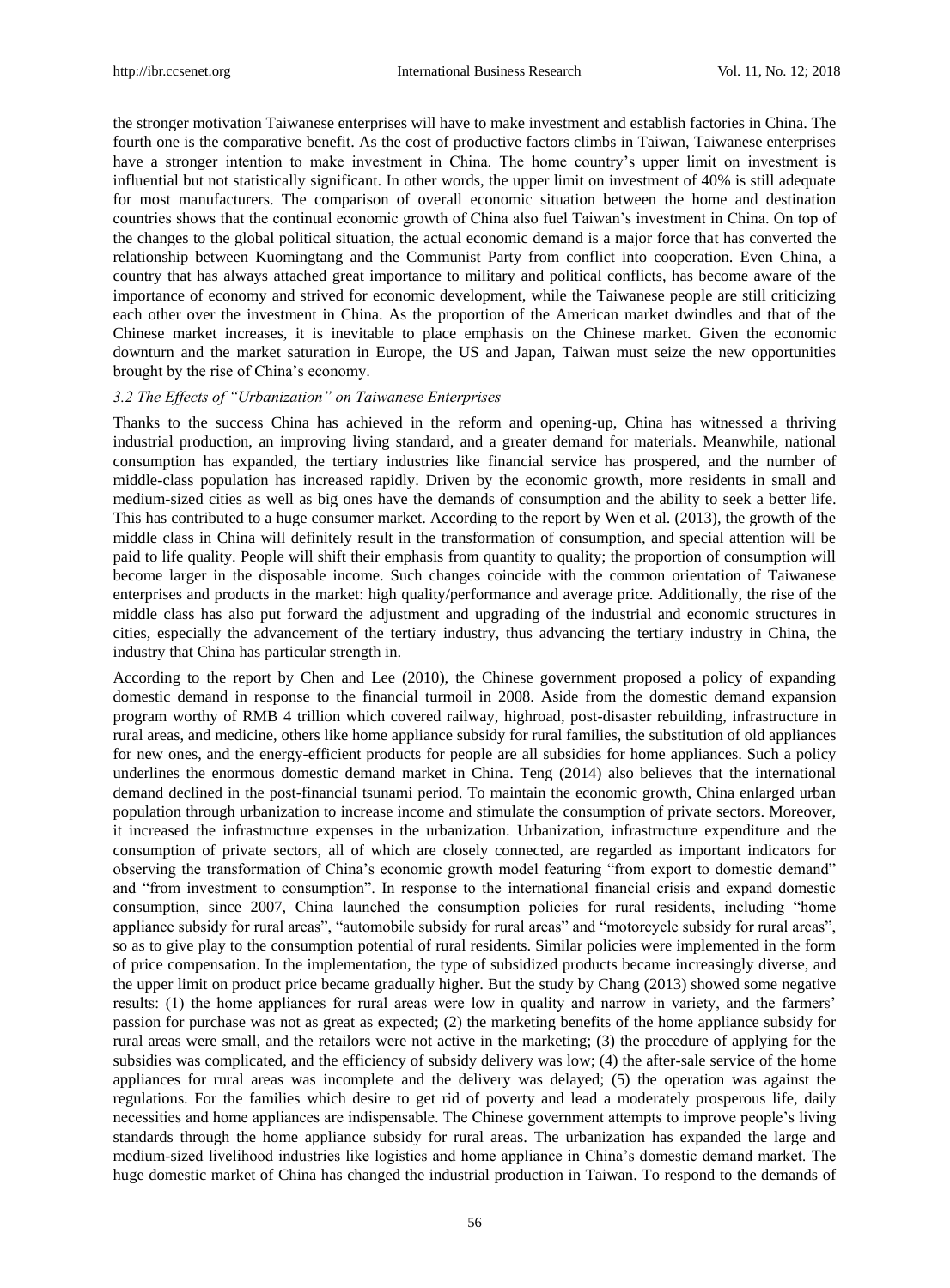the domestic market, it has shifted some industries from outbound manufacturing to domestic marketing and manufacturing. The equivalent cross-strait economic relationship during this period changed again. As for the outlet distribution and marketing in China's domestic market, both parties operate on the basis of equality and reciprocity. In this way, the cross-strait relationship has become more equal.

#### *3.3 The Effects of the "Belt and Road Initiative" on Taiwanese Enterprises*

The Belt and Road Initiative refers to the fact that on September 7, 2013, Jinping Xi proposed to co-establish the Silk Road Economic Belt in the speech he delivered in Kazakhstan. On October 3, 2013, he mentioned the construction of the 21<sup>st</sup> Century Maritime Silk Road in Indonesia. On May 14, 2017, the Belt and Road International Cooperation Summit Forum was held in Beijing and was attended by 1,500 political leaders from over 130 countries, including the heads of 29 states. The Belt and Road Initiative is a major international strategic policy that China launched after it promoted the development of the secondary industry by implementing the policy of reform and opening-up and introducing foreign enterprises for domestic production and outbound marketing. The release of the initiative also came after China had witnessed economic growth, the improving living standards of the people and the rapid development of urbanization. Nevertheless, the Belt and Road Initiative is unlike the reform and opening-up or urbanization which is confined to China; instead, the inter-continental initiative will make China global. Bearing a close trade and economic tie with China, Taiwan, however, doesn't join the initiative and will lose an excellent chance to boost global economy through common efforts. A similar situation appeared in the beginning of the implementation of China's reform and opening-up: the Taiwanese government restrict Taiwanese enterprises from entering Mainland China due to political factors. In face of the Belt and Road Initiative today, the Taiwanese government put forward the New Southward Policy. But as the weight of the American market becomes smaller, it hopes to join the Trans-Pacific Partnership dominated by the US. In the literature review, Chu and Liu (2017) have mentioned the necessity of Taiwan's involvement in the Belt and Road Initiative. Chen (2015) also pointed out the difficulties that Taiwan faces at home and abroad. Internationally, Taiwan will be confronted with many complicated situations and take the US, Japan and China into account if it wants to join an international organization or a regional economic integration. Domestically, Taiwan casts its doubt over a deeper cross-strait exchange and cooperation despite its domestic political conflict, the strong call against free trades and Mainland China, and the ineffective cross-strait service and trade agreement. He also thinks that Taiwan has many advantages in the implementation of the Belt and Road Initiative. As a seaside island of China, Taiwan is naturally a part of the Maritime Silk Road; besides, Taiwan's economy has become deeply integrated with China's economy. Yen and Chang (2017) even point it out that the implementation of the initiative and President Trump's announcement of America's withdrawal from the TPP will make it impossible for Taiwan to join the regional economic cooperation mechanism dominated by the US. According to China's economic power and market scale, the initiative will surely have impacts on Taiwan's New Southward Policy and its achievements.

According to Cheng (2015), after the speech delivered by President Jinping Xi in the opening ceremony of the Bo'ao Asian Forum in 2015, China released the Vision and Action of the Belt and Road Initiative, where the Chinese government is expected to give full play to the role of Hong Kong, Macau and Taiwan in the Belt and Road Initiative and make a good plan for Taiwan's participation in the initiative. First, Taiwan is expected to push forward the fulfillment of the national geographical strategic goals. Early in the 1980s, Taiwan finished the ten major construction programs. Therefore, it is believed that Taiwan is able to play a role in the construction of railways, highways, airports, ports, nuclear power plants and industrial parks in the initiative, making contribution to the fulfillment of the goals. Second, Taiwan is still a developing region, but in recent years, it has exceeded some developed countries in terms of architectural technology and art, medical care and technology, convenience store service. Moreover, it has launched the experimental program of "Smart City" recently. In the future, the private enterprises in Taiwan will discover infinite markets and business opportunities in the newly-established communities in Southeast Asia, Central Asia and South Asia. If what the claims by Cheng (2015) are true that Taiwan is still playing a leading role in infrastructure, medicine and service, it may have some vantage points if it participates in the Belt and Road Initiative in the early stage. Hence, Taiwan should fasten its entry into the initiative. Undoubtedly, the Belt and Road Initiative will provide a broader and bigger international market for Taiwanese enterprises which have become so familiar with the international market. Therefore, Taiwan must put aside its current political thinking and grasp the chance to join the initiative; otherwise, the equal cross-strait relationship will be weakened and Taiwan will fall far behind Mainland China.

#### *3.4 The Effects of the 31 Measures to Benefit Taiwan on Taiwanese Enterprises*

Early in the Taiwan Strait Forum in 2009, the 8 Policies to Benefit Taiwan announced by Yi Wang, the then director of the National Office of Taiwan Affairs already allowed Taiwanese enterprises to participate in the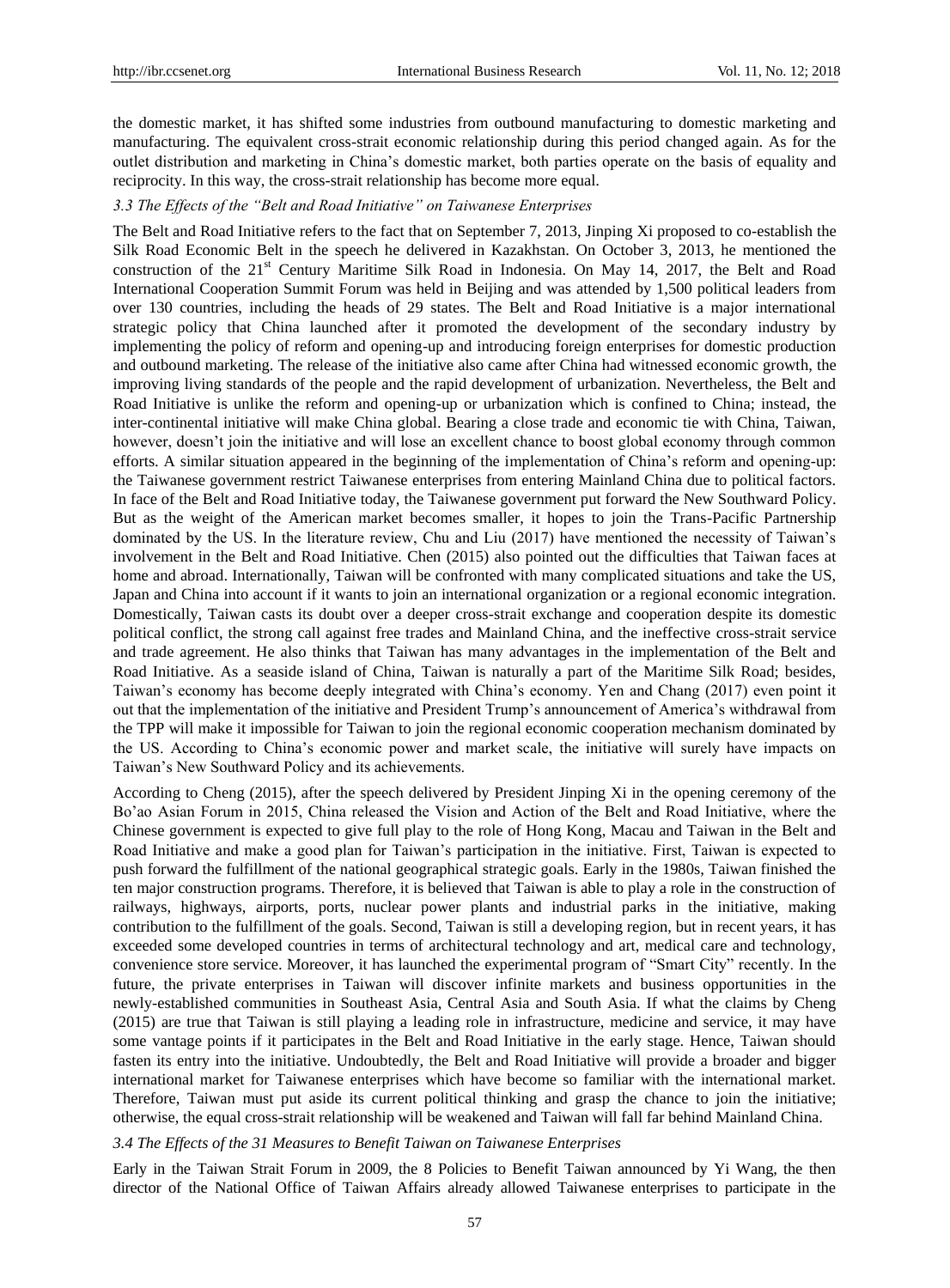infrastructure in Mainland China. On February, 2018, the National Office of Taiwan Affairs in Mainland China announced the 31 Measures to Benefit Taiwan, or the Measures to Boost the Cross-Strait Economic and Cultural Exchange and Cooperation. Of these measures, 12 ones promote equal preferential to enterprises from Taiwan and Mainland China; 19 ones aim to provide equal treatment for compatriots from Taiwan and Mainland China. The release and implementation of these measures will have significant impacts on the cross-strait interaction and the future development of Taiwan's society and economy. According to Wei (2018), the proposal of the 31 Measures to Benefit Taiwan is consistent with the policies on Taiwan that President Jinping Xi mentioned in the  $19<sup>th</sup>$  National People's Congress Report. These measures, covering many ministries and fields, were summarized by 31 political departments, including the Taiwan Affairs Office of the State Council and the National Development and Reform Commission, within merely four months. This demonstrates the high efficiency of the administration in putting the ideas of leaders into practice and reveals the importance of the policies towards Taiwan. These measures seem to be exclusively beneficial for Taiwan, but they also serve as a way to increase China's openness to the world. They symbolize a stage of China's endeavor to introduce the commodities, services, technologies and talents that would benefit its economic transformation through greater openness after 40 years of its implementation of reform and opening-up. Especially, the measures place strong emphasis on advanced manufacturing, the high-end service industry, and the production and service industry that support the manufacturing industry.

According to the measures, Taiwanese enterprises can participate in the Belt and Road Initiative, the 2025 Project and the infrastructure and enjoy the preferential in renting and taxation in Mainland China; they can enjoy "equal rights". In the past, Taiwanese enterprises are regarded as foreign enterprises by Mainland China. They enjoyed many benefits in the early stage, but they also encountered some limitation. Today, the benefits for foreign enterprises have been reduced, while the enterprises in Mainland China have become more competitive. The Taiwanese enterprises that enjoy "equal rights" no longer have chances to take part in fair competition (Lu, 2018). But according to the Mainland Affairs Council of the Executive Yuan, the measures seem beneficial, but they neglect the difference in institution, regulation, living environment, market, thinking and values between Taiwan and Mainland China. The council reiterates that China has always launched the polices about Taiwan with a strong political intention and that relevant measures aim to fuel its economic growth and attract resources, technologies and talents from Taiwan, so as to sacrifice its interest for the political identity of the Taiwanese people (CNA, 2018).

## **4. Conclusions**

After the split between Kuomintang and the Communist Party of China, Taiwan suffered great losses in military and political conflicts. But with the support from the US, it has achieved remarkable economic success. In comparison, China encountered severe economic depression due to its inefficient measures like the Great Leap and the Three-line Construction before the implementation of reform and opening-up that began in the late 1978. But thanks to the policy of reform and opening-up, China has gained rapid economic growth. Given the dwindling proportion of the American market and the increasing weight of the Chinese market, it has become inevitable for Taiwanese enterprises to develop in the Chinese market. Some Taiwanese enterprises grasped the chances brought by China's reform and opening-up and endeavored to develop in the Chinese market, but the then Taiwanese government made a negative response to the situation. Fortunately, the progressive Taiwanese enterprises strived to enter the Chinese market in the early stage of the reform and opening-up and managed to obtain eye-catching results. Later, the urbanization gave them another business opportunity to expand the domestic consumption in China. In face of the decline in the American market and the stagnation in the Chinese market, the Taiwanese government hasn't come up with a guideline for its enterprises. Therefore, the future development of Taiwan's economy remains unknown.

In contrast, China's Belt and Road Initiative has won positive response from the majority of the related countries and the country is in a marvelous situation featuring beneficial external and internal factors. Chinese scholars like Chu, Liu and Chen (2015) all point out the domestic and international predicament that Taiwan faces. Cheng (2015) says that Taiwan should learn the lesson and hold a positive attitude towards the Belt and Road Initiative. Pessimistically, the author believes that the three policies of China will have increasing impact on the three levels of the Taiwanese government, and the cross-strait relationship will continue to fluctuate. Due to the political consideration of the Taiwanese government, the private enterprises become confused and lose their advantages, and the cross-strait economic gap will be enlarged. During the period of the military conflict between the two, both sides were still howling political slogans. Finally, Taiwanese enterprises made direct investment to respond to the Taiwanese government's slogan of "making a U-turn attack against Mainland China". The Chinese government's slogan of "liberating Taiwan" can also be fulfilled through the Belt and Road Initiative.

The equal rights that Taiwanese enterprises enjoy in the 31 Measures to Benefit Taiwan include: (1) Taiwanese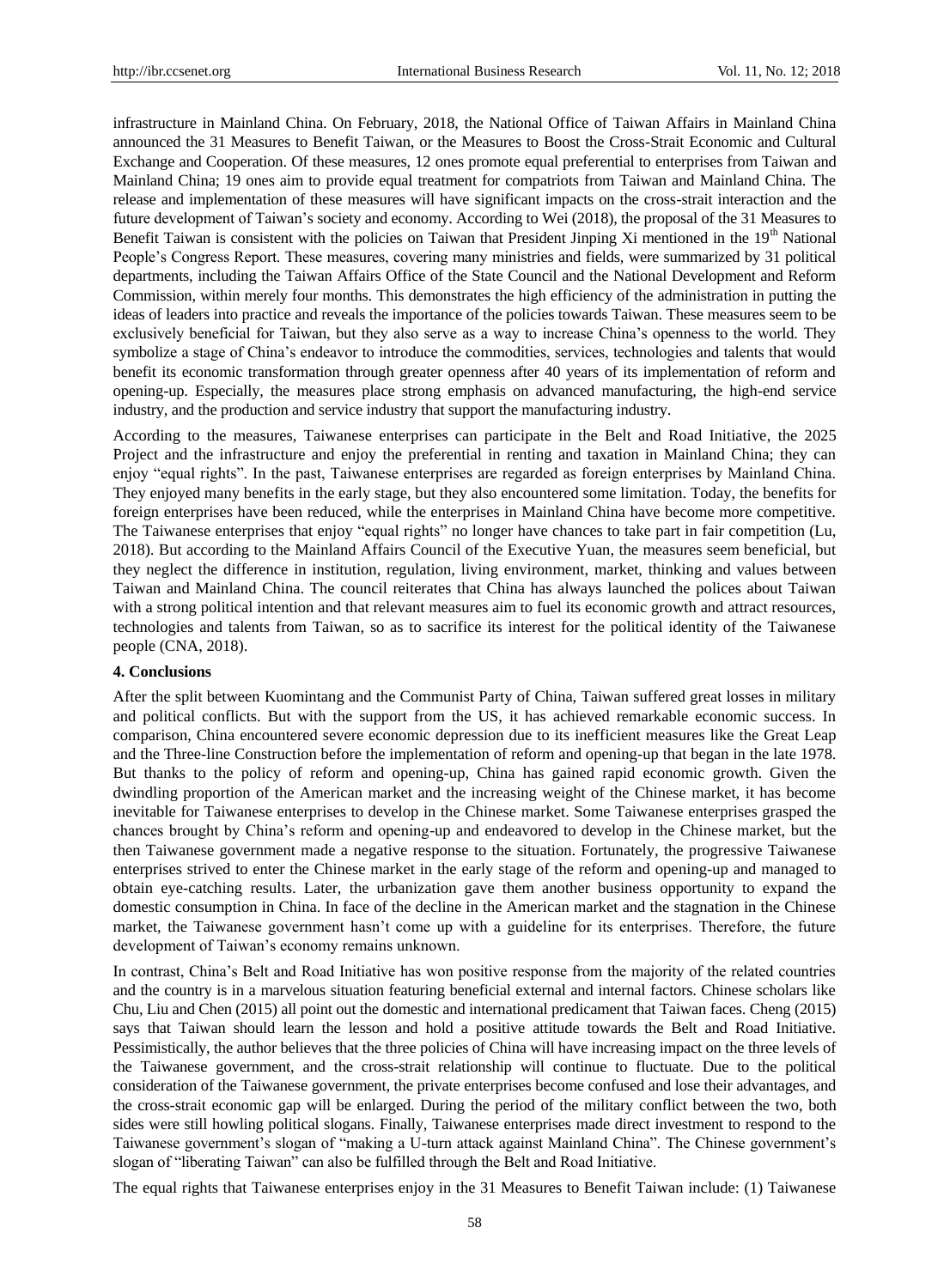enterprises can join the infrastructure in energy, transportation, water conservation, environmental protection and municipal engineering in the form of franchise; Taiwanese enterprises are free to have a fair participation in governmental procurement; they can play a role in the reform of the mixed ownership of state-owned enterprises through joint venture, cooperation, acquisition and merger, and restructuring. (2) Taiwanese enterprises can participate in the Made in China 2025 Program, promoting the investment in high-end, smart and environmentally-friendly enterprises and establishing regional headquarters and research and design centers. (3) Mainland China will pay special attention to the establishment of cross-strait cooperation zones in the middle, western and northeast parts and encourage Taiwanese enterprises to shift their attention from Taiwan to Mainland China and take part in the Belt and Road Initiative. (4) Taiwanese enterprises that meet the requirements will enjoy a reduction of 15% in the business income tax from the research and development fund, a preferential for high-tech enterprises, and they can get full-amount refund of value-added tax if they purchase equipment from Mainland China. (5) Taiwanese agricultural enterprises also enjoy the subsidies for the purchase of agricultural machines and the supportive policies for major leading enterprises of industrialization. In terms of financial cooperation, Taiwanese financial institutions and enterprises can collaborate with China UnionPay and non-banking payment institutions in Mainland China and provide convenient small-amount payment service. Taiwanese credit institutions can cooperate with the credit institutions in Mainland China, offering credit services to the people and enterprises on both sides of the Taiwan Strait. Taiwanese banks can work with the peers in Mainland China to provide services for real economy through syndicate loan. As is mentioned by Wei (2018), some problems will be inevitable in the implementation of the measures. Take the example of the cooperation between Taiwanese financial institutions and those in Mainland China. Taiwanese Pan-public stock banks will be restricted, and only private financial institutions will enjoy the benefits. Additionally, the difference in institution will put limitation on Taiwanese enterprises when they join the infrastructure in energy, transportation, water conservation, environmental protection, municipal engineering and the Belt and Road Initiative. These problems remain to be solved. Despite this, the measures will have magnet effect on the talents and resources in Taiwan according to the overall development trend of the cross-strait relationship.

According to Sung (2018), what is more worthy of attention is that China released the measures to benefit Taiwan on the same day when the US launched the law concerning the travel to Taiwan, and both are competing with each other in the policy-making about Taiwan. The 31 measures to benefit Taiwan are the ones that will benefit people, while the law concerning the travel to Taiwan is a policy beneficial for officials. It is extraordinary for the two to take such high-profile actions. But the impacts of these actions on Taiwan remain to be seen. Taiwan has become a game played by China and the US, but it will be Taiwan that will bear the risks. Along with the measures to benefit Taiwan, special attention is also paid to the benefits for China by attracting Taiwanese talents and industries to make investment and develop in Mainland China. Taiwanese technologies and capital will also be introduced by China to solve the problems it faces in the economic growth. While strengthening the cross-strait relationship, Mainland China can attract and make full use of Taiwanese talents.

# **Acknowledgement**

This research is supported by the National Chin-Yi University of Technology, Taiwan, R.O.C. (under Project #: NCUT-18-R-MB-024)

# **References**

- CNA (Central News Agency, Taiwan) (2018). Xiamen launches 60 Measures to Benefit Taiwan, Mainland Affairs Council: Unilateral measures will not work. Retrieved from: <https://money.udn.com/money/story/5641/3081428>
- Chang, C., Lee, H., & Chang, F. (2013). A study of China's policy-home appliances going to the countryside. *Asian Economic Review, 71*(2), 79-94. http://petit.lib.yamaguchi-u.ac.jp/G0000006y2j2/metadata/C040071000209
- Chen, Q., & Li, X. (2010). Report on the results of the implementation of the research on expanding the domestic markets in Mainland China. *Executive Committee on Economic Policy*, 18-27. Retrieved from: [https://ws.ndc.gov.tw/Download.ashx?u=LzAwMS9hZG1pbmlzdHJhdG9yLzEwL3JlbGZpbGUvNTYzNi8](https://ws.ndc.gov.tw/Download.ashx?u=LzAwMS9hZG1pbmlzdHJhdG9yLzEwL3JlbGZpbGUvNTYzNi8yMzU5LzAwMTM2MzkucGRm&n=OTkwMi5wZGY%3D&icon=..pdf) [yMzU5LzAwMTM2MzkucGRm&n=OTkwMi5wZGY%3D&icon=..pdf](https://ws.ndc.gov.tw/Download.ashx?u=LzAwMS9hZG1pbmlzdHJhdG9yLzEwL3JlbGZpbGUvNTYzNi8yMzU5LzAwMTM2MzkucGRm&n=OTkwMi5wZGY%3D&icon=..pdf)
- Chen, X. (2015). Rising up or sinking down: The opportunities and challenges brought by the Belt and Road Initiative and the Free Trade Zone of Taiwan. *HAI XIA KE XUE, 101*, 9-17. <https://core.ac.uk/download/pdf/41456287.pdf>
- Cheng, H. (2015). The Progress and Impact of Mainland China's Urbanization. *Economic Research, 15*, 350-372.